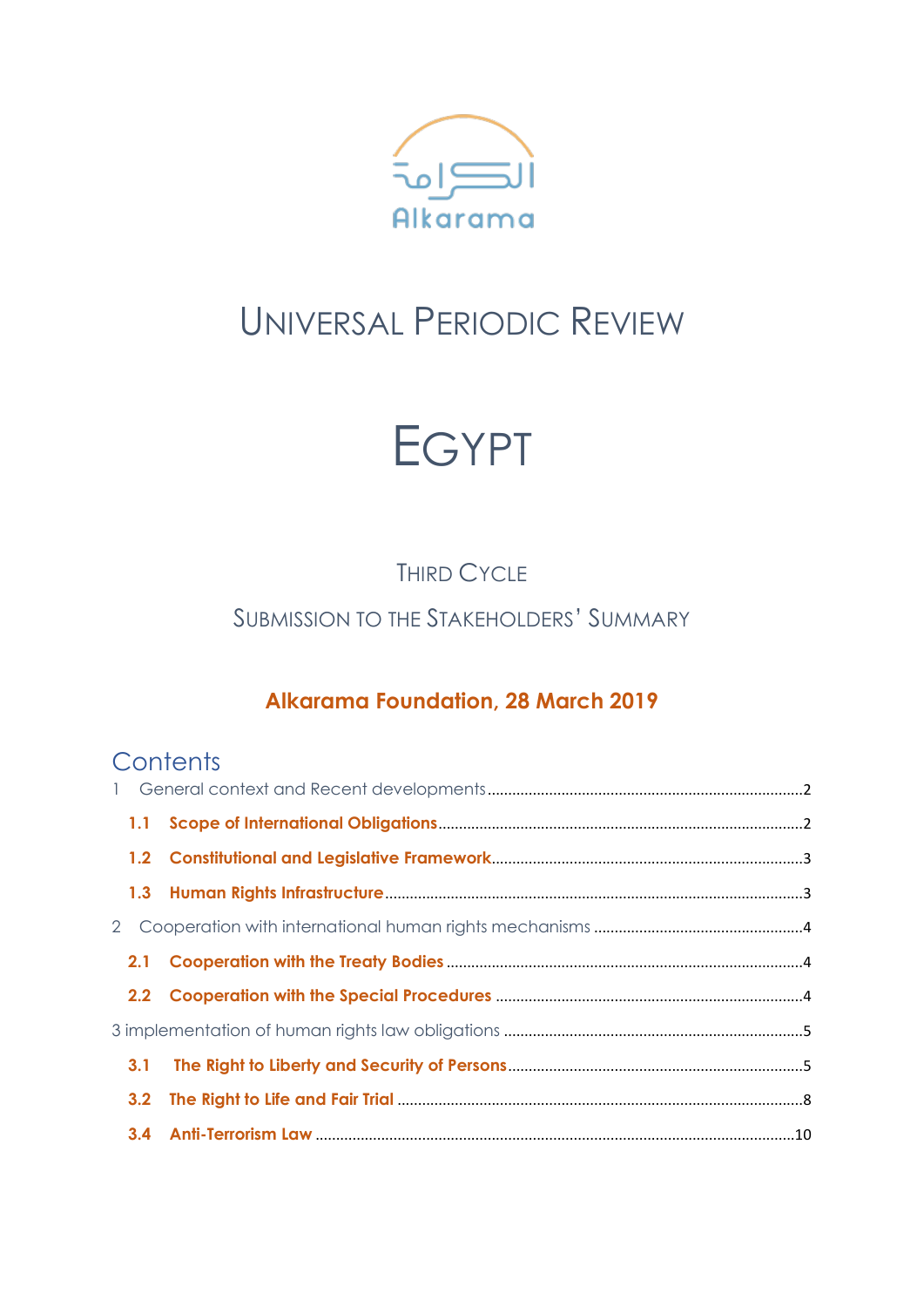# 1 GENERAL CONTEXT AND RECENT DEVELOPMENTS

- 1. Since its last Universal Periodic Review in 2014, Egypt has increased repression under the rule of Abdel-Fattah el-Sisi who was elected to serve as a President after a military takeover in July 2013. In 2019, he started his second presidential term.
- 2. Despite the commitments Egypt made during its last UPR to improve the human rights situation in the country, human rights violations in the last four years have been only rising and became more systematic. Moreover, the development of a restrictive and flawed legal framework has allowed for such violations to take place and granted impunity for the perpetrators.
- 3. Political opposition in Egypt is totally banned through oppressive laws, including the misuse of anti-terrorism legislation which has been passed in 2015. Peaceful dissent is met with arbitrary detention, enforced disappearance, torture, unfair trials and summary and extrajudicial executions, among other practices.
- 4. Limits to the right to freedom of expression and association continue to be in place with even broader restrictions against journalists, human rights defenders, as well as NGOs.

## **1.1 Scope of International Obligations**

- 5. Despite the recommendations it has accepted in the last UPR,<sup>1</sup> Egypt has not ratified the first optional protocol of the International Covenant on Civil and Political Rights (ICCPR).
- 6. Egypt has also not ratified the Optional Protocol on the Convention against Torture (OPCAT) on establishing a national preventive mechanism.<sup>2</sup> Despite the ratification of UNCAT, it has put reservations on articles 21 and 22.
- 7. Egypt has still not ratified the International Convention for the Protection of All Persons from Enforced Disappearance (ICPPED),<sup>3</sup> or the Rome Statute.

## RECOMMENDATIONS

-

a) Ratify OP1of ICCPR, ICPPED, Rome Statute, and OPCAT.

<sup>&</sup>lt;sup>1</sup> Human Rights Council (HRC). UPR Info. Data-Base of Recommendations. Ratification of Second Optional Protocol on ICCPR was recommended by Turkey, Chile, Sierra Leone, Portugal and Rwanda. Source: UPR Info's Database on UPR recommendations", in UPR Info, 2019, <https://www.upr-info.org/database> [accessed 14 March 2019].

<sup>&</sup>lt;sup>2</sup> Switzerland, Tunisia, Chile, Gabon, Sierra Leone, Austria, Czechia, Togo and Portugal have called for this in the last UPR Cycle.

<sup>3</sup> Portugal, Tunisia, Togo, and Sierra Leone recommended ratifying ICPPED in the last UPR cycle.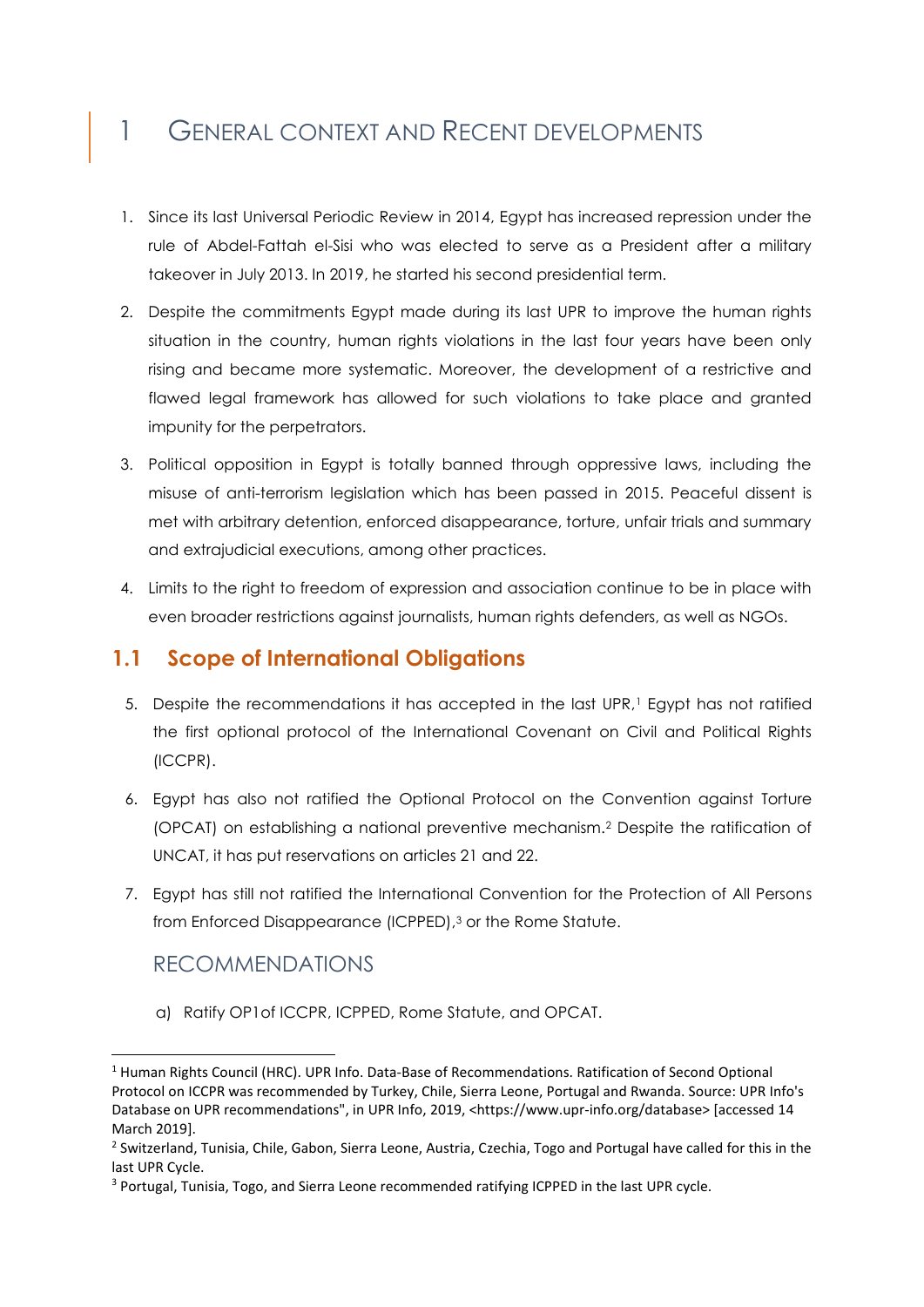b) Lift reservations on articles 21 and 22 UNCAT.

#### **1.2 Constitutional and Legislative Framework**

- 8. Despite the amendments to the Egyptian constitution that were introduced following the military takeover, Egypt is currently drafting a new constitution that would amend over 15 articles, some of which grant the president the power to discharge the government from its work and to choose the ministers without an authorisation from the Parliament. The new amendments will also extend the length and number of the presidential terms. <sup>4</sup> A referendum on these amendments is set for the summer 2019.<sup>5</sup>
- 9. A new parliament was formed in 2015 following elections with a very low turnout. The elections endorsed political parties close to authorities, former figures of the overthrown Hosni Mubarak Regime and businessmen. On the other hand, opposition parties were not allowed to participate.<sup>6</sup>
- 10. Since the last UPR, Egypt has adopted several repressive laws such as the NGO Law No.70-2017 regulating the activities of Associations, Foundations and other Entities working in the civil sphere. Under this legislation, it is forbidden for NGOs to engage in any work of a political nature and all their work and funding is put under control of the executive. Foreign NGOs are also highly controlled and prior authorisation is required to conduct any study or publish any finding.
- 11. Egypt has also enforced the anti-terrorism law in June 2015 which vaguely defines acts of terrorism and has consistently been used to crackdown on peaceful dissent.

#### RECOMMENDATIONS

- a) The proposed amendments to the Constitution which extend the president's term and power over the judiciary branch should be rejected.
- b) NGOs must be given the right to work freely and NGO Law should be abolished.
- c) The anti-terrorism law must be amended, and its scope must be clearly defined.

# **1.3 Human Rights Infrastructure**

- <https://www.alaraby.co.uk/politics/2018/12/2/%D8%AA%D8%B9%D8%AF%D9%8A%D9%84-
- %D8%AF%D8%B3%D8%AA%D9%88%D8%B1-%D9%85%D8%B5%D8%B1-

**.** 

<sup>4</sup>Alaraby Al-Jadeed, 2019,

<sup>%</sup>D8%A7%D8%B3%D8%AA%D9%85%D8%B1%D8%A7%D8%B1-

<sup>%</sup>D8%A7%D9%84%D8%B3%D9%8A%D8%B3%D9%8A-%D9%81%D9%8A-

<sup>%</sup>D8%A7%D9%84%D8%B1%D8%A6%D8%A7%D8%B3%D8%A9-%D8%AD%D8%AA%D9%89-2040> [accessed 8 March 2019].

<sup>5</sup> *Ibidem*.

<sup>&</sup>lt;sup>6</sup> Such as Freedom and Justice party, and the political wing of Muslim-brotherhood party.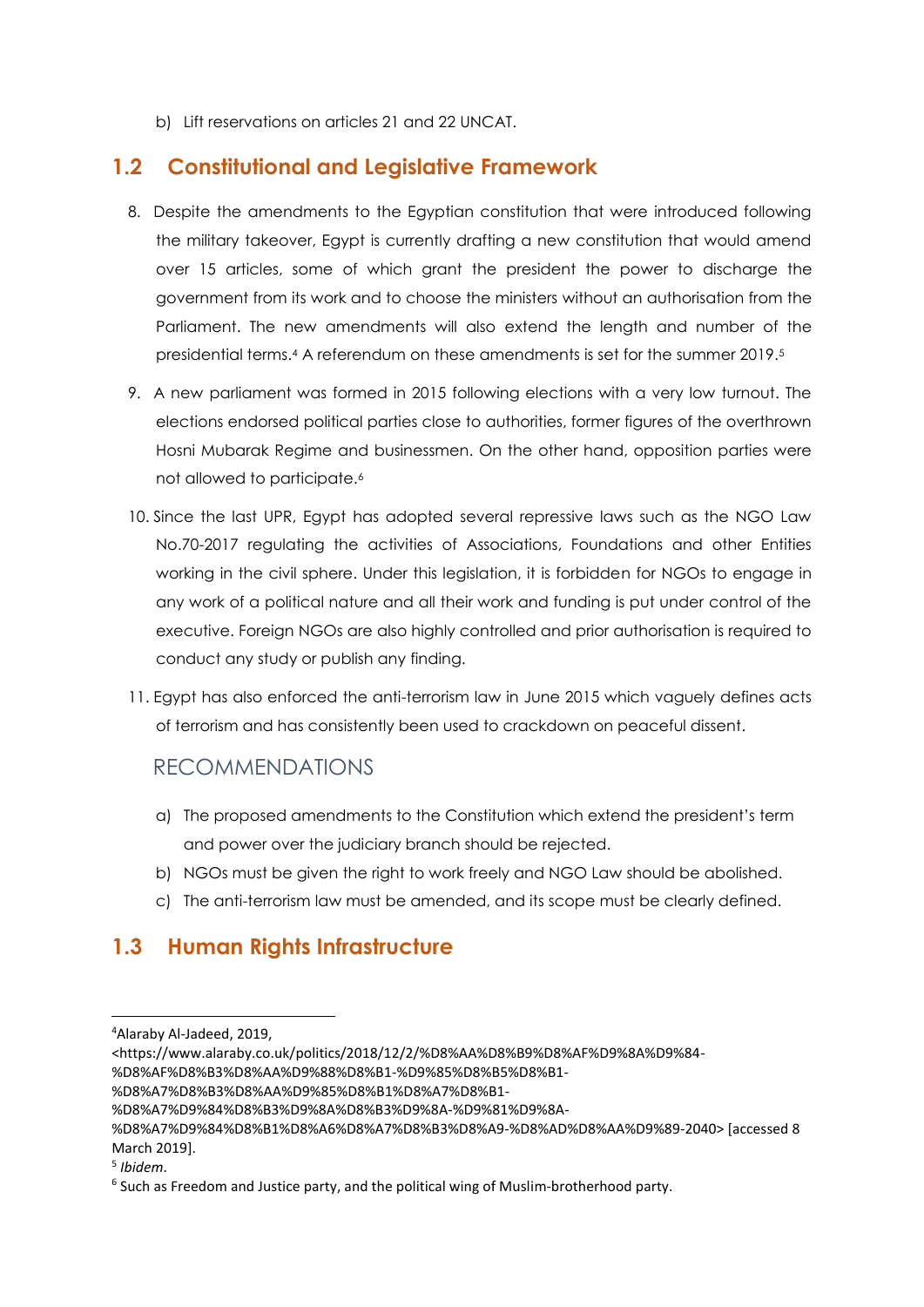- 12. In May 2018, the Sub-Committee on Accreditation (SCA) of the Global Alliance of National Human Rights Institutions has granted Egypt's National Council for Human Rights (NCHR) status "A" in compliance with Paris principles. Despite being highly politicised and justifying the severe and systematic human rights violations practiced by the government, Egypt's NCHR has been considered independent and impartial by SCA. 7
- 13. In 2018, Alkarama sent its report to SCA expressing the serious shortcomings of Egypt's NCHR in light of the deteriorating human rights situation in the country. The report called on SCA to downgrade the NCHR from A to B until it fully complies with the Paris Principles. 8

#### RECOMMENDATION

a) Egypt must ensure full compliance of its NCHR with the Paris Principles.

# 2 COOPERATION WITH INTERNATIONAL HUMAN RIGHTS MECHANISMS

# **2.1 Cooperation with the Treaty Bodies**

- 14. Egypt has not submitted its periodic report to the Human Rights Committee which is overdue since 2004.
- 15. Egypt has not submitted its periodic report to the Committee against Torture (CAT) which is overdue since 2006.

## RECOMMENDATION

a) Submit all its overdue reports to the Treaty Bodies.

# **2.2 Cooperation with the Special Procedures**

-

<https://nhri.ohchr.org/EN/Documents/Status%20Accreditation%20Chart%20(21%20February%202018.pdf> [accessed 15 March 2019].

<sup>8</sup> Alkarama.org, 2019, <https://www.alkarama.org/sites/default/files/2018-

 $<sup>7</sup>$  in Nhri.ohchr.org, 2019,</sup>

<sup>05/</sup>ALK\_NHRI\_EGY\_Report\_20180701\_EN.pdf> [accessed 15 March 2019].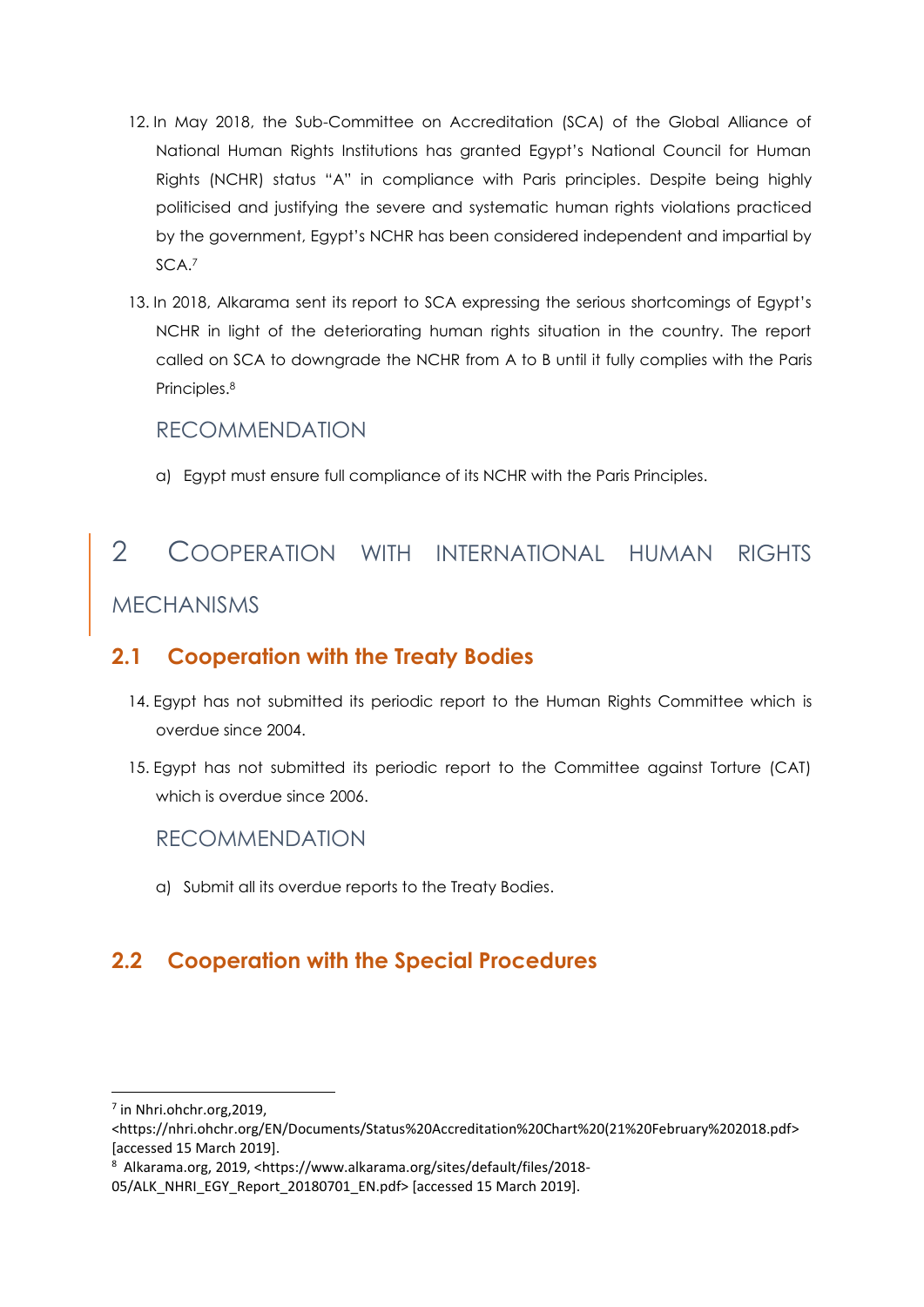- 16. Despite the many recommendations in the previous UPR cycle, Egypt has not extended a standing invitation to allow special rapporteurs to visit the country.<sup>9</sup>
- 17. Even when visits are allowed, human rights defenders, lawyers, journalists, or ordinary people who cooperate with Special Procedures are subjected to reprisals and intimidation<sup>10</sup>

# RECOMMENDATIONS

- a) Egypt should issue a standing invitation to Special Procedures and ensure full cooperation with them.
- b) Egypt should put an end to the practice of reprisals against individuals who have cooperated with the UN mechanisms.

# 3 IMPLEMENTATION OF HUMAN RIGHTS LAW OBLIGATIONS

# **3.1 The Right to Liberty and Security of Persons**

#### *3.1.1 Arbitrary Detention*

- 18. Arbitrary detention is a common practice in Egypt despite the numerous calls by the UN Working Group on Arbitrary Detention (WGAD) to release all those arbitrarily detained. The WGAD has previously highlighted the "systematic" nature of this practice in the country. 11
- 19. Alkarama has submitted dozens of cases of arbitrary detention to the relevant UN Special Procedures highlighting such pattern.<sup>12</sup>

-

<sup>9</sup> OHCHR.org. « Special procedures Country visits », 2019,

<sup>&</sup>lt;https://spinternet.ohchr.org/\_Layouts/SpecialProceduresInternet/StandingInvitations.aspx> [accessed 8 March 2019].

<sup>&</sup>lt;sup>10</sup> After the visit of the special rapporteur on adequate housing Mrs. Leilani Farha to Egypt between Sept/Oct 2018, families with whom the special rapporteur met got their houses arbitrarily demolished. Others who facilitate the special rapporteur during her visit were either banned from travelling or received threats or being interrogated by police. Source: OHCHR | Egypt: UN experts alarmed by treatment of human rights defenders after visit", in Ohchr.org, 2019,

<sup>&</sup>lt;https://www.ohchr.org/en/NewsEvents/Pages/DisplayNews.aspx?NewsID=23971&LangID=E> [accessed 15 March 2019].

<sup>11</sup> A/HRC/WGAD/2017. in Ohchr.org, 2018,

<sup>&</sup>lt;https://www.ohchr.org/Documents/Issues/Detention/Opinions/Session80/A\_HRC\_WGAD\_2017\_83.pdf> [accessed 15 March 2019].

<sup>&</sup>lt;sup>12</sup> In 2018, Alkarama requested the intervention of different UN procedures to end the arbitrary detention of Journalist Aliaa Awaad who was detained on 23 October 2017 for covering terrorist activities. Awaad was detained arbitrary before in 2014 for recording a video in which masked members of the "Helwan Brigades" declared their intention to target police facilities in Helwan, a southern suburb of Cairo.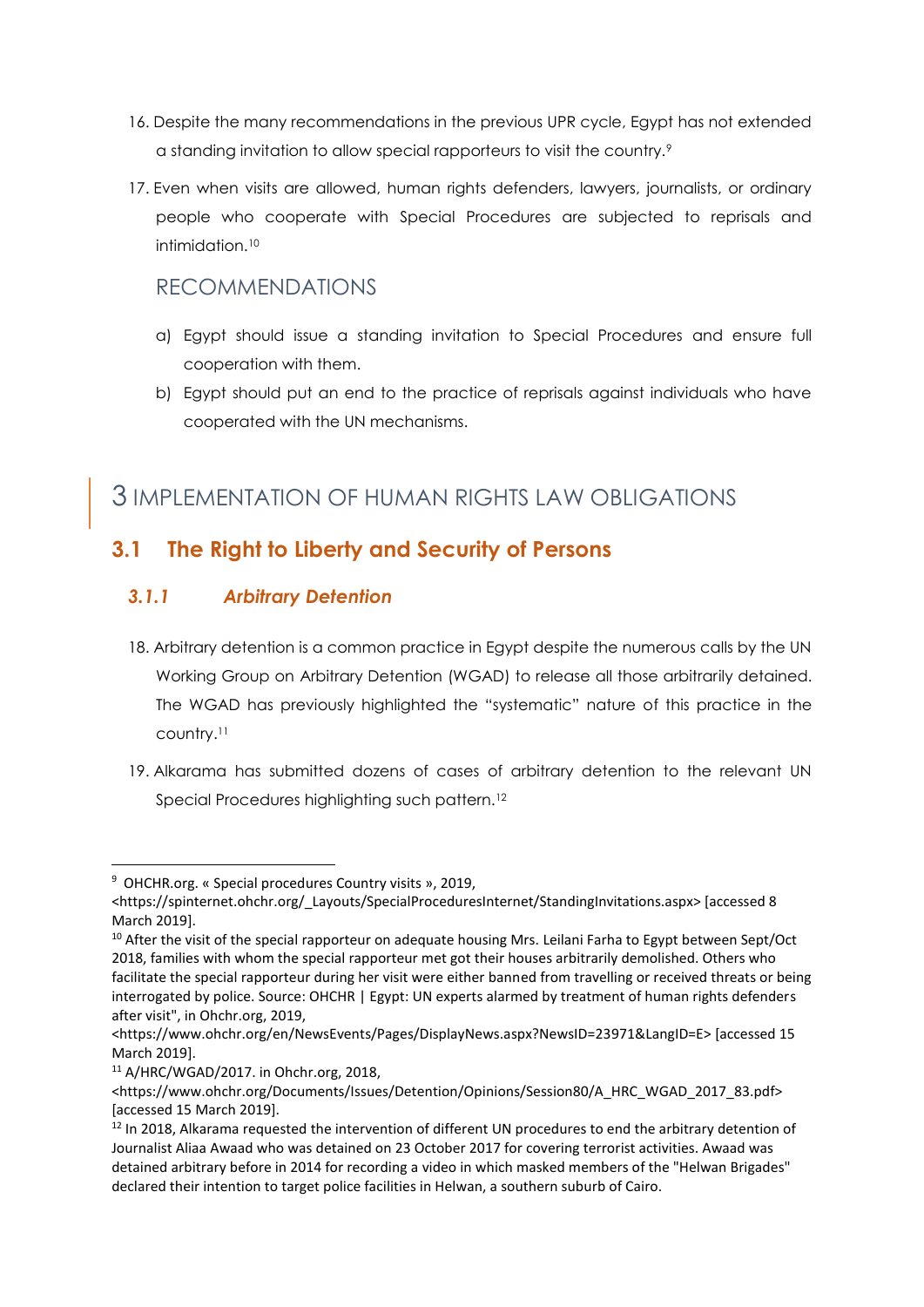20. To date, Egypt has not implemented any of the UN recommendations on ending arbitrary detention including the one issued by the WGAD on the case of former President Mohammed Morsi which was qualified as "arbitrary" in 2013.

# RECOMMENDATIONS

a) Release all individuals victims of arbitrary detention, or ensure that their due process and fair trial rights are respected.

#### *3.1.2 Enforced Disappearance*

- 21. Enforced disappearances has become widespread in Egypt since 2015. Since then, hundreds of such cases have been reported to the Special Procedures.<sup>13</sup>
- 22. Alkarama documented cases of students, human rights defenders and journalists being abducted by security forces, army, or police before being disappeared. They later appear in courts or detention centres. They recount having been tortured, and the dates of their detention are usually altered to cover the period of secret detention. Some disappeared individuals are found deceased, with the Ministry of Interior alleging that they have been killed in alleged counter-terrorism operation. <sup>14</sup> The families of the victims were reporting that the bodies of the disappeared were showing signs of torture such as beating, cigarette burns, and other sign of torture.
- 23. In 2018, the UN Working Group on Enforced and Involuntary Disappearance expressed concerns over the practice which is used in a systematic manner. 15
- 24. The Egyptian government is denying the existence of such cases despite strong evidence to the contrary, and is not taking any action to end this practice.

# RECOMMENDATIONS

-

[https://www.alkarama.org/en/articles/egypt-disappearance-29-year-old-following-abduction-police-and](https://www.alkarama.org/en/articles/egypt-disappearance-29-year-old-following-abduction-police-and-state-security-forces)[state-security-forces.](https://www.alkarama.org/en/articles/egypt-disappearance-29-year-old-following-abduction-police-and-state-security-forces)

<sup>14</sup> Alkarama.org, 2019, p.31 <https://www.alkarama.org/sites/default/files/2018-

03/2017AnnualReportEnglish.pdf> [accessed 14 March 2019].

<sup>&</sup>lt;sup>13</sup> Example cases of enforced disappearance documented by Alkarama: disappearance of Mohammad Atta for full case: [https://www.alkarama.org/en/articles/egypt-disappearance-mohammed-atta-cairo-airport-referred](https://www.alkarama.org/en/articles/egypt-disappearance-mohammed-atta-cairo-airport-referred-united-nations)[united-nations](https://www.alkarama.org/en/articles/egypt-disappearance-mohammed-atta-cairo-airport-referred-united-nations)

Disappearance of Mohammed's family including 1 year old child in 2018:

[https://www.alkarama.org/en/articles/egypt-whereabouts-family-including-1-year-old-child-unknown-march-](https://www.alkarama.org/en/articles/egypt-whereabouts-family-including-1-year-old-child-unknown-march-24-disappearance)[24-disappearance](https://www.alkarama.org/en/articles/egypt-whereabouts-family-including-1-year-old-child-unknown-march-24-disappearance)

Disappearance of Mohamed Khaled Mustafa Alqamhawy in 2017:

<sup>15</sup> A/HRC/39/46, 2018. Para.95. "Report of the Working Group on Enforced or Involuntary Disappearances", [https://www.cfjustice.org/wp-content/uploads/2018/09/G1823681.pdf.](https://www.cfjustice.org/wp-content/uploads/2018/09/G1823681.pdf) {accessed: 15 March 2019}.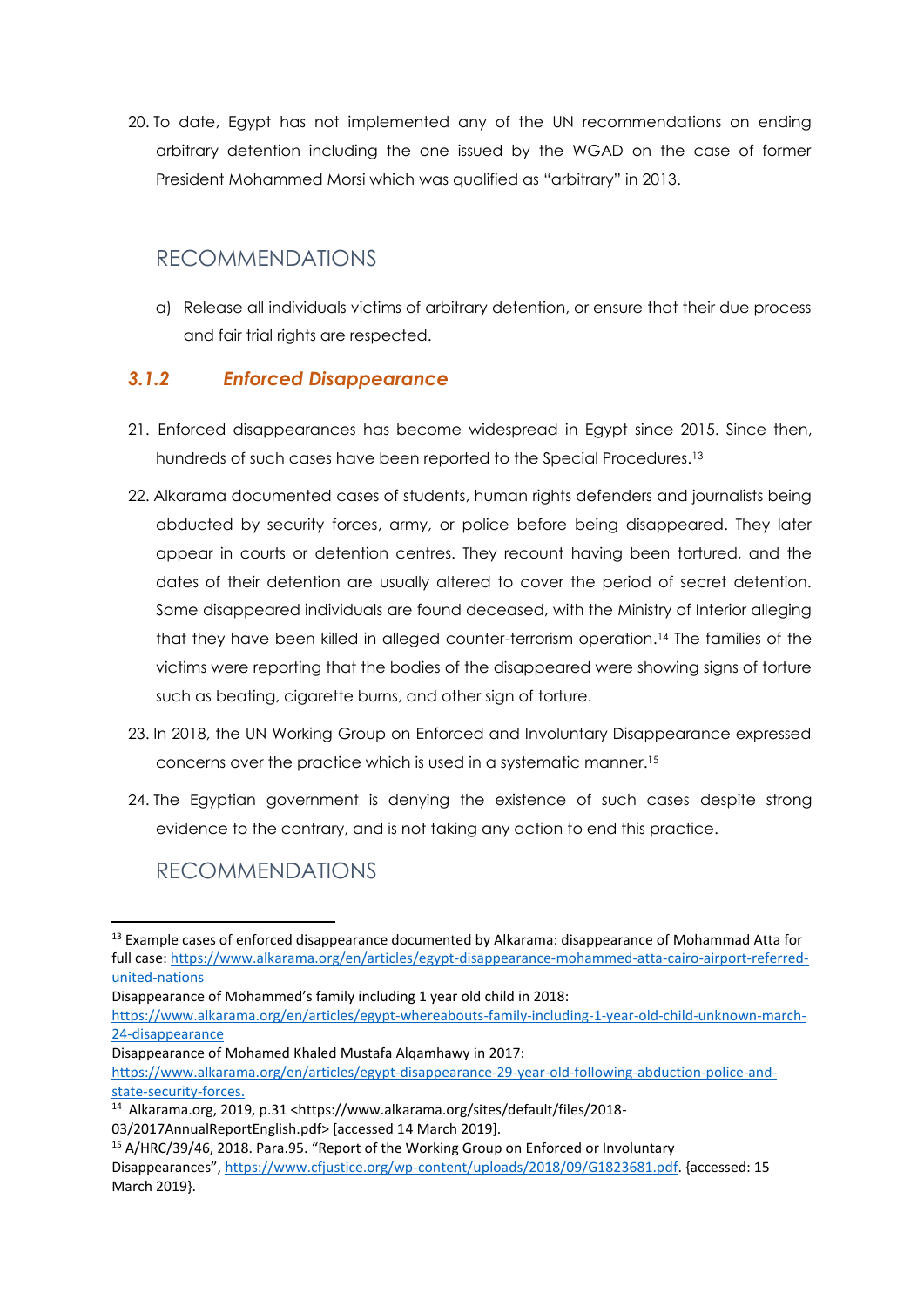- a) Put an end to the practice of enforced disappearances.
- b) Investigate all cases of enforced disappearances and prosecute the perpetrators.
- c) Cooperate effectively and in good faith with the international human rights mechanisms to shed light on the fate and whereabouts of disappeared persons.

#### *3.1.3 Torture*

- 25. Since 2004, the Alkarama Foundation has documented hundreds of cases of torture in Egypt.<sup>16</sup> Furthermore, between August 2013 and September 2015, Alkarama has documented 323 cases of deaths inside detention facilities in Egypt due to acts of torture as well as denial of medical care.
- 26. Egypt has no independent mechanism for receiving complaints of torture or inhumane treatment inside detention facilities.
- 27. According to the CAT, the practice of torture in Egypt has been described as "habitual, widespread and deliberate".<sup>17</sup> In 2017, following an inquiry initiated by Alkarama, the CAT concluded that torture in Egypt is systematically practiced by policy officers, military officers, national security officers, and prison guards in a context of prevailing impunity.
- 28. Egypt has denied these findings and qualified them as "unrealistic". To date, it has not implemented the recommendations of the CAT to investigate these practices and tackle the impunity of perpetrators. Moreover, during the inquiry, it refused to cooperate with the Committee and prevented it from conducting a visit on the ground.

#### RECOMMENDATIONS

-

- a) Investigate all allegations of torture over the past years and bring the perpetrators to account.
- b) Effectively implement the recommendations of CAT.
- c) Create an independent mechanism for receiving complaints of torture and carry out investigations in a thorough and transparent manner.

<sup>&</sup>lt;sup>16</sup> In 2017, Al-Karama documented the arbitrary arrest and torture of Al-Jazeera correspondent in Suez Governorate Abdul Rahman Shahen over his work as a journalist. In prison, he was subjected to beating, electric shocks, denial of visits, humiliation, and stripping in the middle of winter. Alkarama sent a complaint over his case to the Special Rapporteur on the right to freedom of opinion and expression.

<sup>&</sup>lt;sup>17</sup> A Foundation, "Egypt: UN Committee Against Torture concludes that torture in Egypt is systematic following an inquiry requested by Alkarama"in Alkarama.org, 2019, [https://www.alkarama.org/en/articles/un](https://www.alkarama.org/en/articles/un-committee-against-torture-concludes-torture-egypt-systematic-following-inquiry)[committee-against-torture-concludes-torture-egypt-systematic-following-inquiry](https://www.alkarama.org/en/articles/un-committee-against-torture-concludes-torture-egypt-systematic-following-inquiry) [accessed 13 March 2019].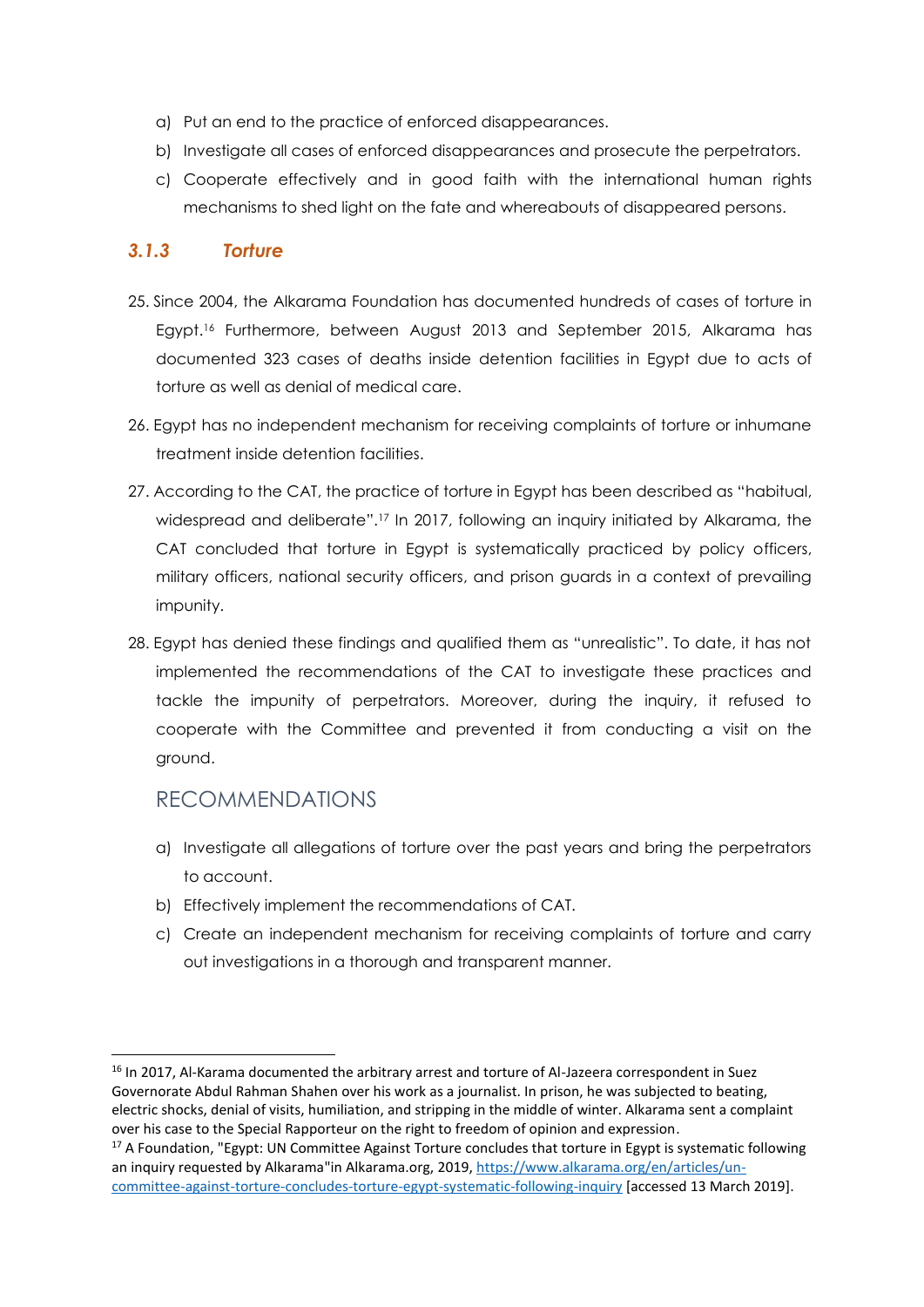# **3.2 The Right to Life and Fair Trial**

#### *3.2.1 Death Penalty after unfair trials*

- 29. After the 2013 military takeover, more than 105 persons have been sentenced to death and executed on the basis of confessions extracted under torture. In February 2019 alone, 15 persons have been executed after unfair trials and confessions extracted under torture. <sup>18</sup> 1500 individuals have been sentenced to the capital punishment following unfair trials and are currently on death row.
- 30. Death penalty as a means to crackdown on dissenting voices and persons making use of their fundamental right to freedom of expression. It is a clear violation of Egypt's obligations under the ICCPR.

## RECOMMENDATIONS

**.** 

- a) Egypt has to revoke all death sentences.
- b) Confessions extracted under torture should be rejected during trials.

#### *3.2.2. Extra-Judicial Executions*

31. Extrajudicial executions have been also widely practiced against peaceful protestors,<sup>19</sup> human rights defenders, journalists, students, and minors. Security forces have resorted to excessive use of force, executing hundreds through shooting with live bullets.<sup>20</sup> Alkarama has also documented cases were persons are shot dead months after being abducted and secretly detained by the security forces on the background of expressing opposition to the current country regime, either through peaceful protests or Facebook among other ways. The impunity grant to the security forces has allowed for the practice of extra-judicial executions against peaceful opponents.<sup>21</sup>

<sup>&</sup>lt;sup>18</sup> R Michaelson, "Nine executed in Egypt over Hisham Barakat assassination", in the Guardian, 2019, <https://www.theguardian.com/world/2019/feb/20/egypt-executes-nine-men-convicted-hisham-barakatassassination> [accessed 15 March 2019].

<sup>&</sup>lt;sup>19</sup> Heba Gamal Abdelalem Mohamed Soliman, a 19-year-old student, and Yousuf Abdelkader Mohamed Abdelkader Khafagi, a 14-year-old child, were both summarily executed by the security forces and the army after taking part in a peaceful protest in Alexandria on July 3, 2014. More information at: A Foundation, "Egypt: Extrajudicial Execution of Four individuals by Security Forces Amid Growing Trend of Human Rights Violations | Alkarama Foundation", in Alkarama.org, 2019, <https://www.alkarama.org/en/articles/egyptextrajudicial-execution-four-individuals-security-forces-amid-growing-trend-human> [accessed 13 March 2019].

<sup>&</sup>lt;sup>20</sup> A Foundation, in Alkarama.org, 2019, p.31 <https://www.alkarama.org/sites/default/files/2018-03/2017AnnualReportEnglish.pdf> [accessed 13 March 2019].

<sup>&</sup>lt;sup>21</sup> On April 7, 2017, Mohamed Adel Belboula, a young religious scholar from the Al Azhar University of Cairo, was arrested and shot dead by members of the security forces shortly after posting a message on his Facebook account in which he criticised the current regime and called for the respect of civil and political freedoms. More information at: A Foundation, "Egypt: Extrajudicial Execution of Four individuals by Security Forces Amid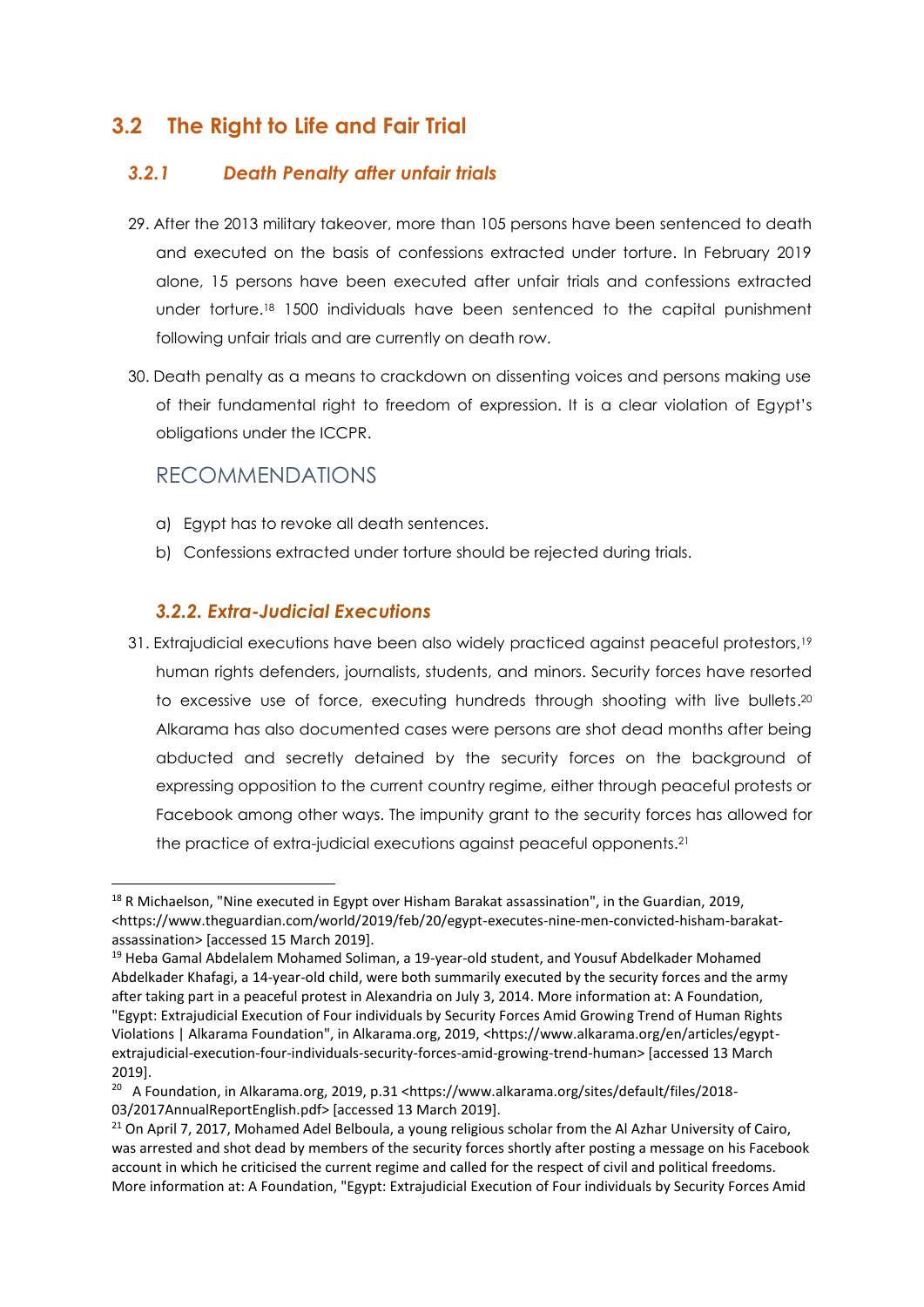32. There is a complete climate impunity for the perpetrators. Despite the many complaints filed by the victims' families, no investigation was open in any of the cases.

#### RECOMMENDATION

a) Open investigation in the cases of extrajudicial killings and bring the perpetrators to justice.

# **3.3 The Right to Freedom of Expression, Peaceful Assembly and Association**

- 33.Freedom of expression and peaceful assembly are severely restricted individuals face prosecution under vague and broadly defined legislations, including the anti-terrorism law. Alkarama has brought to the attention of the UN several cases of reprisals against journalists and human rights activists. The reprisals include unfair trials which resulted in years of imprisonment, travel bans, asset freezing, and prohibition from engaging in any journalistic work or other publication.
- 34. In 2017, more than 400 news websites and websites of independent human rights organisations, including Alkarama, have been banned in Egypt in an attempt to censor any free media or voice that reveals the human rights violations in the country. 22
- 35. In 2013, Egypt passed the anti-protest law which put severe restrictions on the right to peaceful assembly. Such restrictions include a notification system designed to impede demonstrations, as well as an overly broad power given to the executive to suspend, cancel or postpone protests. Moreover, power was given for security services to use force against peaceful protestors.

## RECOMMENDATIONS

a) Cancel the anti-protest law.

-

- b) Respect the right to freedom of expression.
- c) Free all journalists, human rights activists and peaceful protestors prosecuted solely for exercising their right to freedom of expression and peaceful assembly.

Growing Trend of Human Rights Violations | Alkarama Foundation", in Alkarama.org, 2019, <https://www.alkarama.org/en/articles/egypt-extrajudicial-execution-four-individuals-security-forces-amidgrowing-trend-human> [accessed 13 March 2019].

<sup>&</sup>lt;sup>22</sup> A Foundation, in Alkarama.org, 2019, p.32 <https://www.alkarama.org/sites/default/files/2018-03/2017AnnualReportEnglish.pdf> [accessed 13 March 2019].